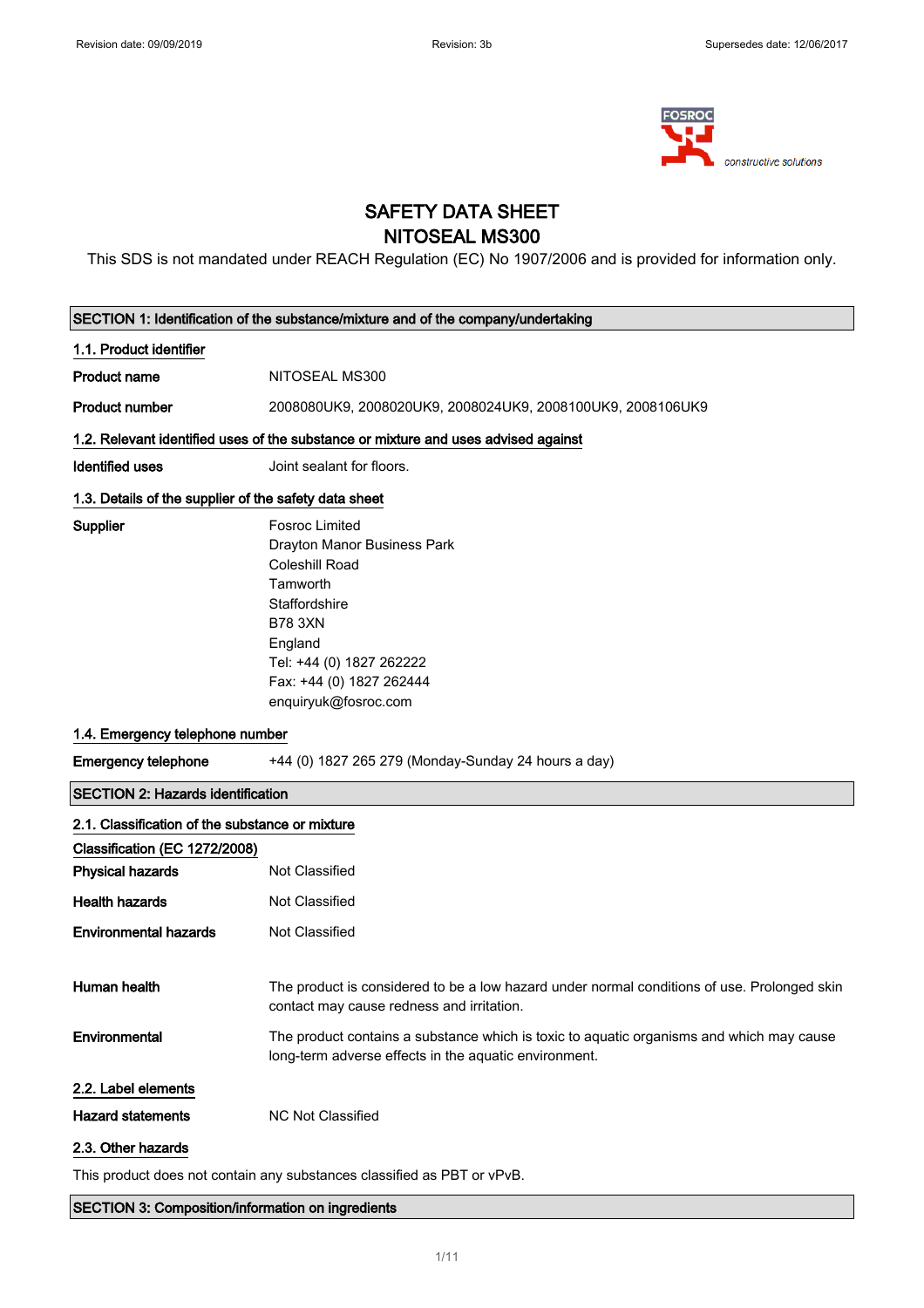#### 3.2. Mixtures

| CALCIUM CARBONATE (STEARATE COATED)<br>30-60%                                                                                                          |                      |                                                      |
|--------------------------------------------------------------------------------------------------------------------------------------------------------|----------------------|------------------------------------------------------|
| CAS number: 471-34-1                                                                                                                                   | EC number: 207-439-9 |                                                      |
| Classification<br>Not Classified                                                                                                                       |                      | Classification (67/548/EEC or 1999/45/EC)            |
| <b>DI-ISO-DECYL PHTHALATE</b>                                                                                                                          |                      | 10-30%                                               |
| CAS number: 68515-49-1                                                                                                                                 | EC number: 271-091-4 |                                                      |
| Classification<br>Not Classified                                                                                                                       |                      |                                                      |
| SILICA FLOUR (4-50 Micron)                                                                                                                             |                      | 5-10%                                                |
| CAS number: 14808-60-7                                                                                                                                 | EC number: 238-878-4 |                                                      |
| Classification<br><b>STOT RE 2 - H373</b>                                                                                                              |                      |                                                      |
| Trimethoxy(2-methylpropyl)silane                                                                                                                       |                      | $1 - 5%$                                             |
| CAS number: 18395-30-7                                                                                                                                 | EC number: 242-272-5 |                                                      |
| Classification<br>Flam. Liq. 3 - H226<br>Acute Tox. 4 - H302<br>Acute Tox. 4 - H332<br>Skin Irrit. 2 - H315<br>Eye Irrit. 2 - H319<br>STOT SE 3 - H335 |                      |                                                      |
| <b>HYDROCARBONS, C9, aromatics</b>                                                                                                                     |                      | $1 - 5%$                                             |
| CAS number: 64742-95-6                                                                                                                                 | EC number: 918-668-5 | REACH registration number: 01-<br>2119455851-35-0000 |
| Classification<br>Flam. Liq. 3 - H226<br>STOT SE 3 - H335, H336<br>Asp. Tox. 1 - H304<br>Aquatic Chronic 2 - H411                                      |                      |                                                      |
| BIS-(2,2,6,6-TETRAMETHYL-4-PIPERIDINYL) SEBACATE                                                                                                       |                      | 1%                                                   |
| CAS number: 52829-07-9                                                                                                                                 |                      |                                                      |
| Classification<br>Eye Irrit. 2 - H319<br>Aquatic Chronic 2 - H411                                                                                      |                      | Classification (67/548/EEC or 1999/45/EC)            |

The Full Text for all R-Phrases and Hazard Statements are Displayed in Section 16.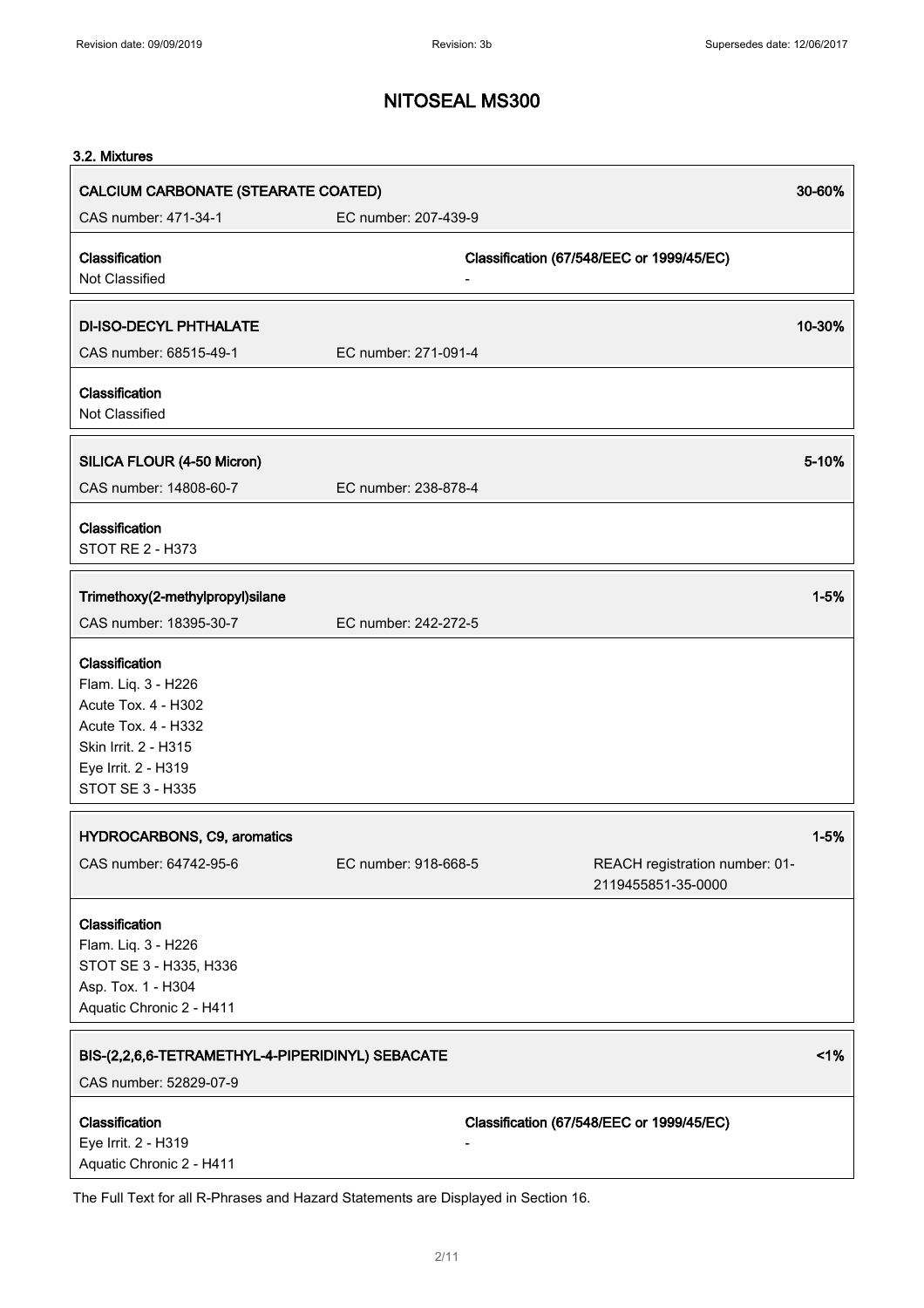### SECTION 4: First aid measures

|  |  |  |  |  |  |  | 4.1. Description of first aid measures |
|--|--|--|--|--|--|--|----------------------------------------|
|--|--|--|--|--|--|--|----------------------------------------|

| <b>General information</b>                                                      | No specific recommendations. Move affected person to fresh air and keep warm and at rest in<br>a position comfortable for breathing.                                                                                                                                           |  |
|---------------------------------------------------------------------------------|--------------------------------------------------------------------------------------------------------------------------------------------------------------------------------------------------------------------------------------------------------------------------------|--|
| <b>Inhalation</b>                                                               | Move affected person to fresh air at once.                                                                                                                                                                                                                                     |  |
| Ingestion                                                                       | Rinse mouth thoroughly with water. Give plenty of water to drink. Do not induce vomiting. Get<br>medical attention if any discomfort continues. Show this Safety Data Sheet to the medical<br>personnel.                                                                       |  |
| <b>Skin contact</b>                                                             | Remove affected person from source of contamination. Remove contaminated clothing<br>immediately and wash skin with soap and water. Get medical attention if irritation persists<br>after washing.                                                                             |  |
| Eye contact                                                                     | Rinse immediately with plenty of water. Remove contact lenses, if present and easy to do.<br>Continue rinsing. Continue to rinse for at least 15 minutes. Get medical attention if irritation<br>persists after washing. Show this Safety Data Sheet to the medical personnel. |  |
|                                                                                 | 4.2. Most important symptoms and effects, both acute and delayed                                                                                                                                                                                                               |  |
| Inhalation                                                                      | Irritation of nose, throat and airway.                                                                                                                                                                                                                                         |  |
| Ingestion                                                                       | May cause discomfort if swallowed.                                                                                                                                                                                                                                             |  |
| <b>Skin contact</b>                                                             | Prolonged skin contact may cause redness and irritation.                                                                                                                                                                                                                       |  |
| Eye contact                                                                     | Vapour or spray in the eyes may cause irritation and smarting.                                                                                                                                                                                                                 |  |
| 4.3. Indication of any immediate medical attention and special treatment needed |                                                                                                                                                                                                                                                                                |  |
| Notes for the doctor                                                            | Treat symptomatically.                                                                                                                                                                                                                                                         |  |
| <b>SECTION 5: Firefighting measures</b>                                         |                                                                                                                                                                                                                                                                                |  |
| 5.1. Extinguishing media                                                        |                                                                                                                                                                                                                                                                                |  |
| Suitable extinguishing media                                                    | Extinguish with alcohol-resistant foam, carbon dioxide, dry powder or water fog.                                                                                                                                                                                               |  |
| Unsuitable extinguishing<br>media                                               | Do not use water jet as an extinguisher, as this will spread the fire.                                                                                                                                                                                                         |  |
| 5.2. Special hazards arising from the substance or mixture                      |                                                                                                                                                                                                                                                                                |  |
| Specific hazards                                                                | During fire, gases hazardous to health may be formed. No unusual fire or explosion hazards<br>noted.                                                                                                                                                                           |  |
| <b>Hazardous combustion</b><br>products                                         | Heating may generate the following products: Carbon monoxide (CO). Carbon dioxide (CO2).<br>Oxides of nitrogen. Oxides of silicon                                                                                                                                              |  |
| 5.3. Advice for firefighters                                                    |                                                                                                                                                                                                                                                                                |  |
| Protective actions during<br>firefighting                                       | No specific firefighting precautions known.                                                                                                                                                                                                                                    |  |
| Special protective equipment<br>for firefighters                                | Wear positive-pressure self-contained breathing apparatus (SCBA) and appropriate protective<br>clothing.                                                                                                                                                                       |  |
| <b>SECTION 6: Accidental release measures</b>                                   |                                                                                                                                                                                                                                                                                |  |
|                                                                                 |                                                                                                                                                                                                                                                                                |  |

### 6.1. Personal precautions, protective equipment and emergency procedures

Personal precautions For personal protection, see Section 8.

6.2. Environmental precautions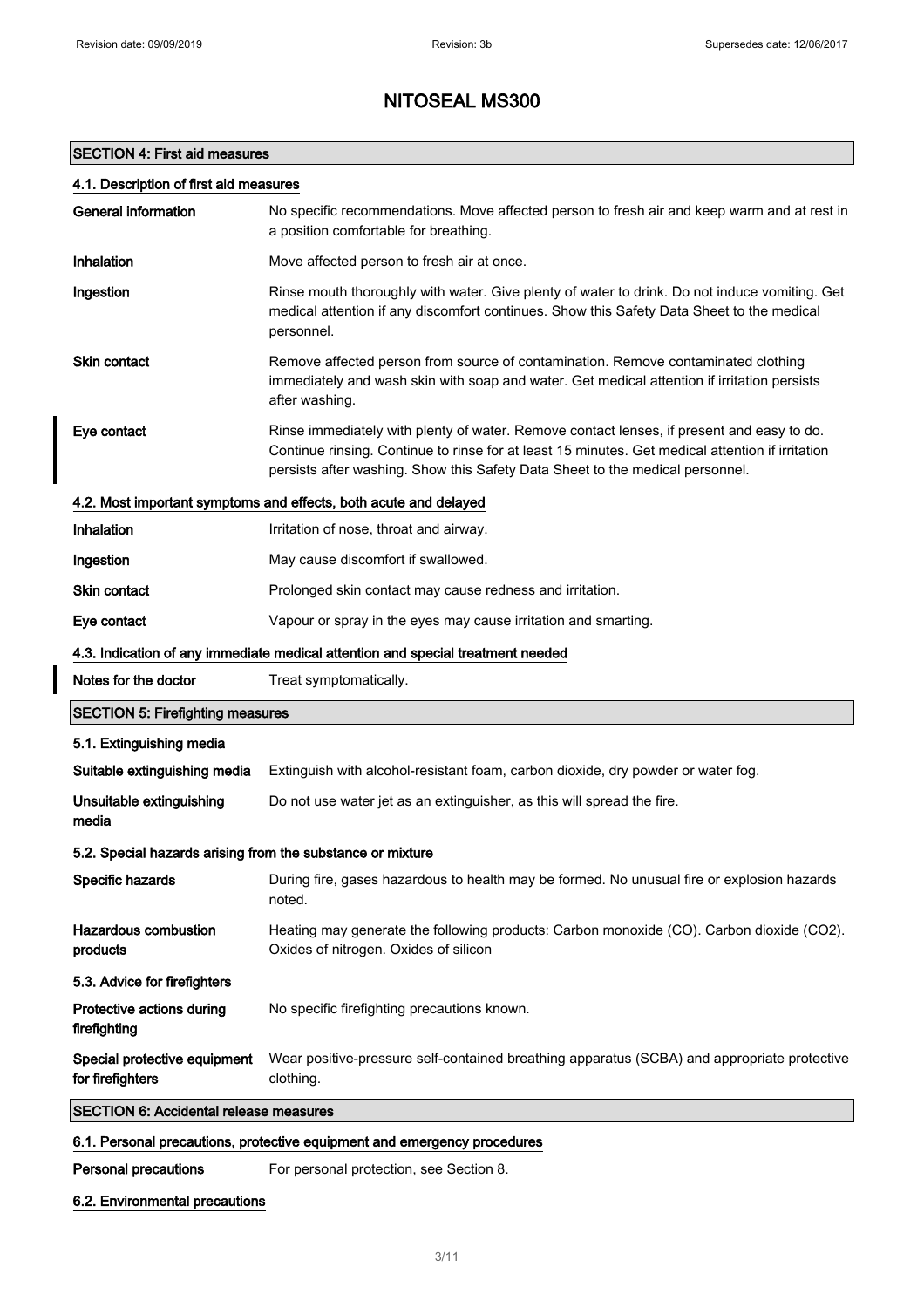| <b>Environmental precautions</b>                                                                | Avoid discharge into drains or watercourses or onto the ground.                                                                                                                                                                                                                                      |  |  |  |
|-------------------------------------------------------------------------------------------------|------------------------------------------------------------------------------------------------------------------------------------------------------------------------------------------------------------------------------------------------------------------------------------------------------|--|--|--|
| 6.3. Methods and material for containment and cleaning up                                       |                                                                                                                                                                                                                                                                                                      |  |  |  |
| Methods for cleaning up                                                                         | Collect and place in suitable waste disposal containers and seal securely. Take care as floors<br>and other surfaces may become slippery.                                                                                                                                                            |  |  |  |
| 6.4. Reference to other sections                                                                |                                                                                                                                                                                                                                                                                                      |  |  |  |
| Reference to other sections                                                                     | For waste disposal, see section 13.                                                                                                                                                                                                                                                                  |  |  |  |
| <b>SECTION 7: Handling and storage</b>                                                          |                                                                                                                                                                                                                                                                                                      |  |  |  |
| 7.1. Precautions for safe handling                                                              |                                                                                                                                                                                                                                                                                                      |  |  |  |
| <b>Usage precautions</b>                                                                        | Good personal hygiene procedures should be implemented. Avoid contact with skin and eyes.                                                                                                                                                                                                            |  |  |  |
|                                                                                                 | 7.2. Conditions for safe storage, including any incompatibilities                                                                                                                                                                                                                                    |  |  |  |
| <b>Storage precautions</b>                                                                      | Store in tightly-closed, original container in a dry, cool and well-ventilated place.                                                                                                                                                                                                                |  |  |  |
| Storage class                                                                                   | Chemical storage.                                                                                                                                                                                                                                                                                    |  |  |  |
| 7.3. Specific end use(s)                                                                        |                                                                                                                                                                                                                                                                                                      |  |  |  |
| Specific end use(s)                                                                             | The identified uses for this product are detailed in Section 1.2.                                                                                                                                                                                                                                    |  |  |  |
| <b>SECTION 8: Exposure controls/Personal protection</b>                                         |                                                                                                                                                                                                                                                                                                      |  |  |  |
| 8.1. Control parameters<br>Occupational exposure limits<br>CALCIUM CARBONATE (STEARATE COATED)  |                                                                                                                                                                                                                                                                                                      |  |  |  |
| Long-term exposure limit (8-hour TWA): WEL 10 mg/m3 Inhal. Dust 4 mg/m3 Resp. Dust              |                                                                                                                                                                                                                                                                                                      |  |  |  |
| <b>DI-ISO-DECYL PHTHALATE</b><br>Long-term exposure limit (8-hour TWA): WEL 5 mg/m <sup>3</sup> |                                                                                                                                                                                                                                                                                                      |  |  |  |
| SILICA FLOUR (4-50 Micron)                                                                      |                                                                                                                                                                                                                                                                                                      |  |  |  |
|                                                                                                 | Long-term exposure limit (8-hour TWA): WEL 0.1 mg/m <sup>3</sup> respirable dust                                                                                                                                                                                                                     |  |  |  |
| <b>HYDROCARBONS, C9, aromatics</b>                                                              |                                                                                                                                                                                                                                                                                                      |  |  |  |
| Long-term exposure limit (8-hour TWA): WEL 100 mg/m3<br>WEL = Workplace Exposure Limit          |                                                                                                                                                                                                                                                                                                      |  |  |  |
| Ingredient comments<br>WEL = Workplace Exposure Limits                                          |                                                                                                                                                                                                                                                                                                      |  |  |  |
|                                                                                                 | HYDROCARBONS, C9, aromatics (CAS: 64742-95-6)                                                                                                                                                                                                                                                        |  |  |  |
| <b>DNEL</b>                                                                                     | Professional - Dermal; systemic effects: 25 mg/kg/day<br>Professional - Inhalation; systemic effects: 150 mg/m <sup>3</sup><br>Consumer - Oral; systemic effects: 11 mg/kg/day<br>Consumer - Inhalation; systemic effects: 32 mg/m <sup>3</sup><br>Consumer - Dermal; systemic effects: 11 mg/kg/day |  |  |  |
|                                                                                                 | AMINOPROPYLTRIMETHOXYSILANE (CAS: 13822-56-5)                                                                                                                                                                                                                                                        |  |  |  |
| <b>DNEL</b>                                                                                     | Workers - Dermal; Short term systemic effects: 8.3 mg/kg/day<br>Workers - Dermal; Long term systemic effects: 8.3 mg/kg/day<br>Workers - Inhalation; Short term systemic effects: 58 mg/m <sup>3</sup><br>Workers - Inhalation; Long term systemic effects: 58 mg/m <sup>3</sup>                     |  |  |  |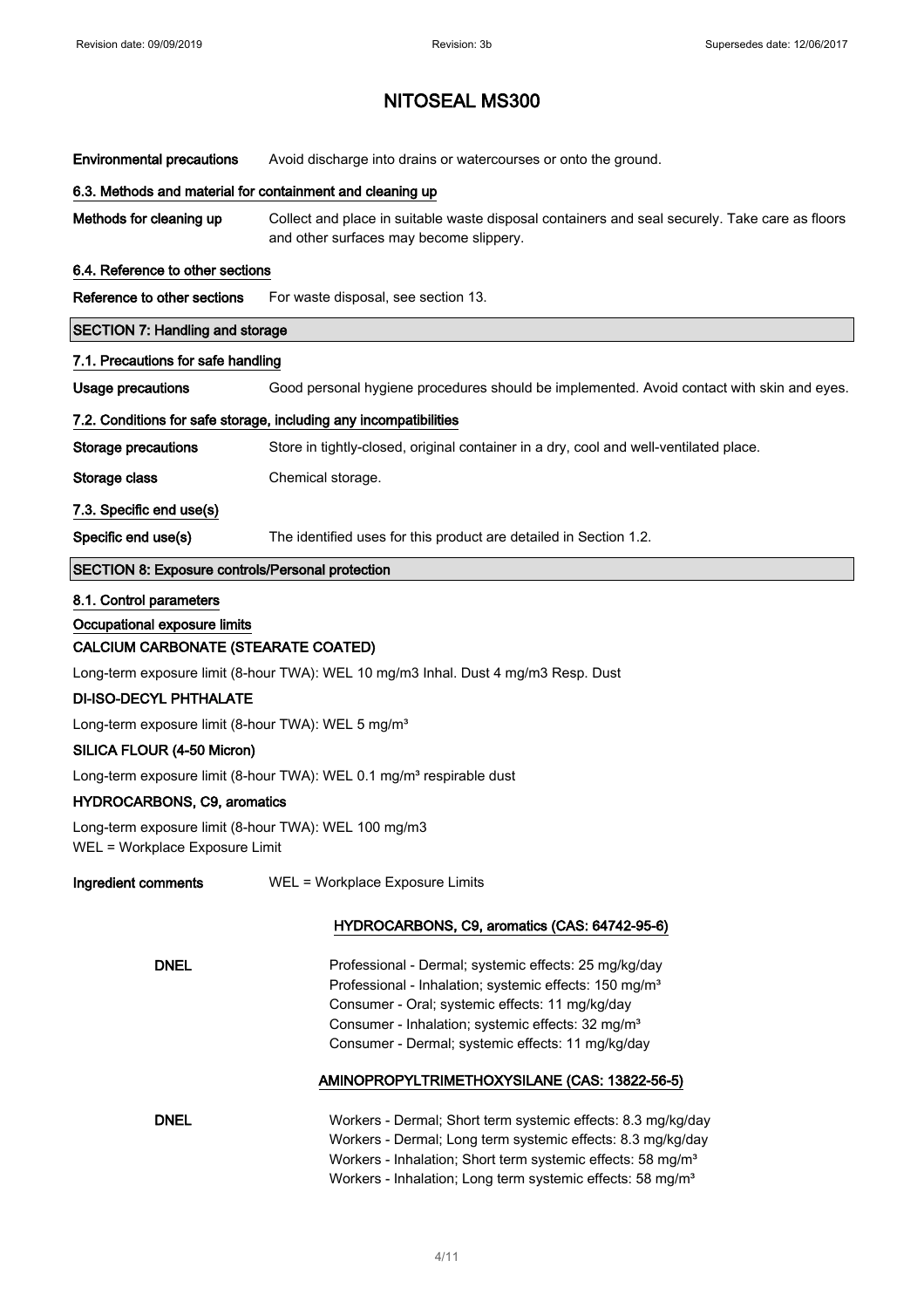| <b>PNEC</b>                         | - Fresh water; 0.33 mg/l                                                                                                                                                                                                                             |  |
|-------------------------------------|------------------------------------------------------------------------------------------------------------------------------------------------------------------------------------------------------------------------------------------------------|--|
|                                     | - marine water; 0.033 mg/l                                                                                                                                                                                                                           |  |
|                                     | - Intermittent release; 3.3 mg/l                                                                                                                                                                                                                     |  |
|                                     | BIS-(2,2,6,6-TETRAMETHYL-4-PIPERIDINYL) SEBACATE (CAS: 52829-07-9)                                                                                                                                                                                   |  |
| <b>DNEL</b>                         | Workers - Inhalation; Long term, Short term local effects: 5.6 mg/m <sup>3</sup><br>Workers - Dermal; Long term, Short term systemic effects: 2.0 mg/kg                                                                                              |  |
| <b>PNEC</b>                         | - Fresh water; 0.005 mg/l<br>- marine water; 0.0005 mg/l<br>$-$ STP; 1 mg/l                                                                                                                                                                          |  |
| 8.2. Exposure controls              |                                                                                                                                                                                                                                                      |  |
| Protective equipment                |                                                                                                                                                                                                                                                      |  |
|                                     |                                                                                                                                                                                                                                                      |  |
| Appropriate engineering<br>controls | Provide adequate ventilation. Observe any occupational exposure limits for the product or<br>ingredients.                                                                                                                                            |  |
| Eye/face protection                 | Eyewear complying with an approved standard should be worn if a risk assessment indicates<br>eye contact is possible. The following protection should be worn: Chemical splash goggles.                                                              |  |
| Hand protection                     | Wear protective gloves. Nitrile rubber. Rubber (natural, latex). The most suitable glove should<br>be chosen in consultation with the glove supplier/manufacturer, who can provide information<br>about the breakthrough time of the glove material. |  |
| Other skin and body<br>protection   | Wear appropriate clothing to prevent any possibility of skin contact. Wear apron or protective<br>clothing in case of contact.                                                                                                                       |  |
| <b>Hygiene measures</b>             | Wash at the end of each work shift and before eating, smoking and using the toilet. Wash<br>promptly if skin becomes contaminated. Promptly remove any clothing that becomes<br>contaminated. When using do not eat, drink or smoke.                 |  |
| <b>Respiratory protection</b>       | No specific recommendations. Respiratory protection must be used if the airborne<br>contamination exceeds the recommended occupational exposure limit.                                                                                               |  |

### SECTION 9: Physical and chemical properties

|  | 9.1. Information on basic physical and chemical properties |  |
|--|------------------------------------------------------------|--|
|  |                                                            |  |

| Appearance                      | Paste.           |
|---------------------------------|------------------|
| Colour                          | Various colours. |
| Odour                           | Slight.          |
| Odour threshold                 | Not determined.  |
| рH                              | Not applicable.  |
| <b>Melting point</b>            | Not determined.  |
| Initial boiling point and range | Not applicable.  |
| Flash point                     | $>100^{\circ}$ C |
| <b>Evaporation rate</b>         | Not applicable.  |
| <b>Evaporation factor</b>       | Not applicable.  |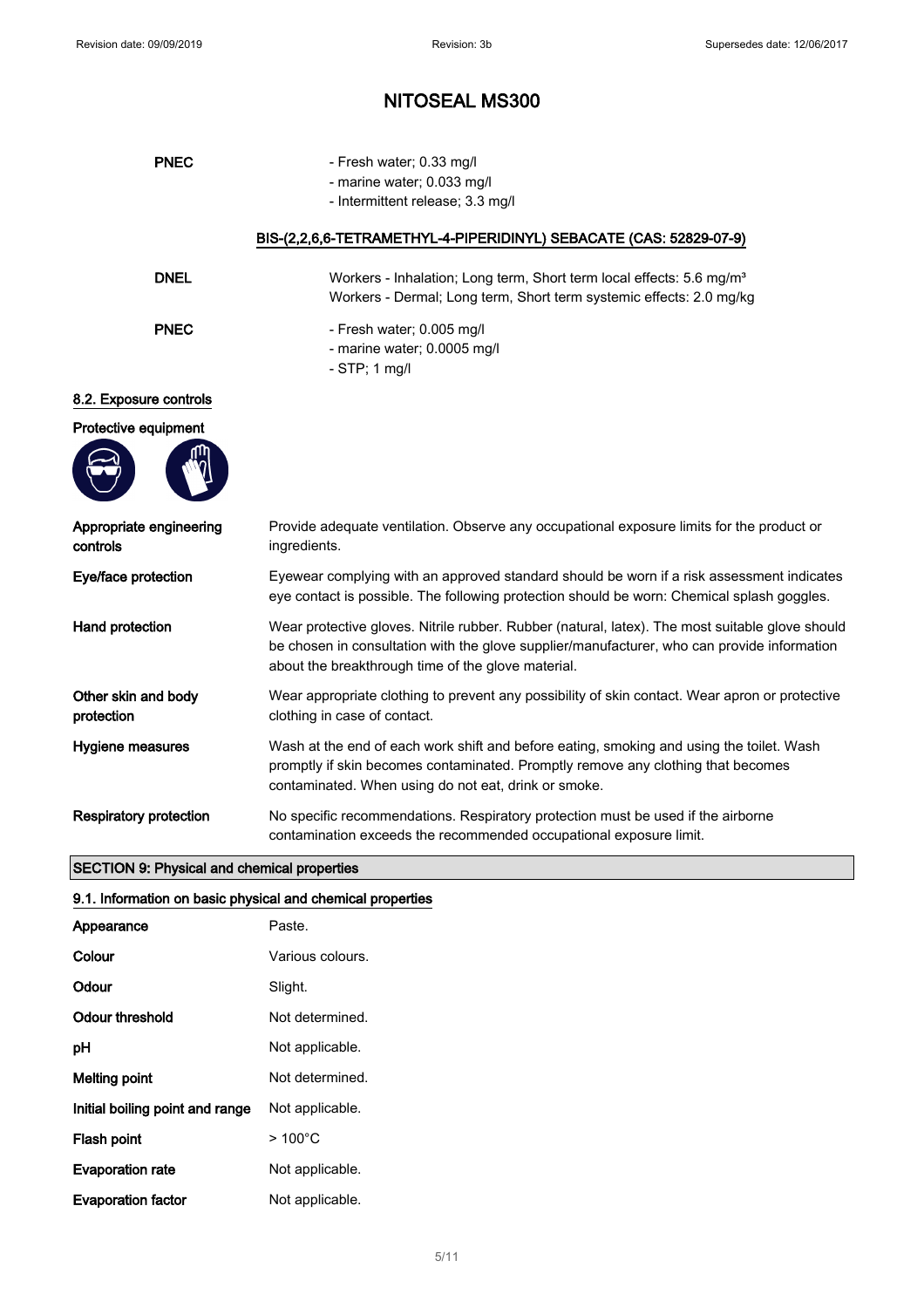| Flammability (solid, gas)                       | No.                                                                                                     |  |
|-------------------------------------------------|---------------------------------------------------------------------------------------------------------|--|
| Upper/lower flammability or<br>explosive limits | The product is not flammable.                                                                           |  |
| Vapour pressure                                 | $< 0.001$ kPa @ 20°C                                                                                    |  |
| Vapour density                                  | Not determined.                                                                                         |  |
| <b>Relative density</b>                         | 1.42 @ 20°C                                                                                             |  |
| <b>Bulk density</b>                             | Not determined.                                                                                         |  |
| Solubility(ies)                                 | Insoluble in water.                                                                                     |  |
| <b>Partition coefficient</b>                    | Not determined.                                                                                         |  |
| Auto-ignition temperature                       | Not determined.                                                                                         |  |
| <b>Decomposition Temperature</b>                | Not determined.                                                                                         |  |
| <b>Viscosity</b>                                | Not determined.                                                                                         |  |
| <b>Explosive properties</b>                     | Not considered to be explosive.                                                                         |  |
| Explosive under the influence<br>of a flame     | Not considered to be explosive.                                                                         |  |
| <b>Oxidising properties</b>                     | Does not meet the criteria for classification as oxidising.                                             |  |
| 9.2. Other information                          |                                                                                                         |  |
| Other information                               | No data available.                                                                                      |  |
| SECTION 10: Stability and reactivity            |                                                                                                         |  |
| 10.1. Reactivity                                |                                                                                                         |  |
| Reactivity                                      | There are no known reactivity hazards associated with this product.                                     |  |
| 10.2. Chemical stability                        |                                                                                                         |  |
| <b>Stability</b>                                | Stable at normal ambient temperatures.                                                                  |  |
| 10.3. Possibility of hazardous reactions        |                                                                                                         |  |
| Possibility of hazardous<br>reactions           | Under normal conditions of storage and use, no hazardous reactions will occur.                          |  |
| 10.4. Conditions to avoid                       |                                                                                                         |  |
| Conditions to avoid                             | Avoid excessive heat for prolonged periods of time.                                                     |  |
| 10.5. Incompatible materials                    |                                                                                                         |  |
| Materials to avoid                              | Strong oxidising agents. Strong acids.                                                                  |  |
| 10.6. Hazardous decomposition products          |                                                                                                         |  |
| Hazardous decomposition<br>products             | Heating may generate the following products: Oxides of carbon. Oxides of nitrogen. Oxides of<br>silicon |  |
| <b>SECTION 11: Toxicological information</b>    |                                                                                                         |  |
| 11.1. Information on toxicological effects      |                                                                                                         |  |
| Acute toxicity - oral<br>ATE oral (mg/kg)       | 28,571.43                                                                                               |  |
| Acute toxicity - inhalation                     |                                                                                                         |  |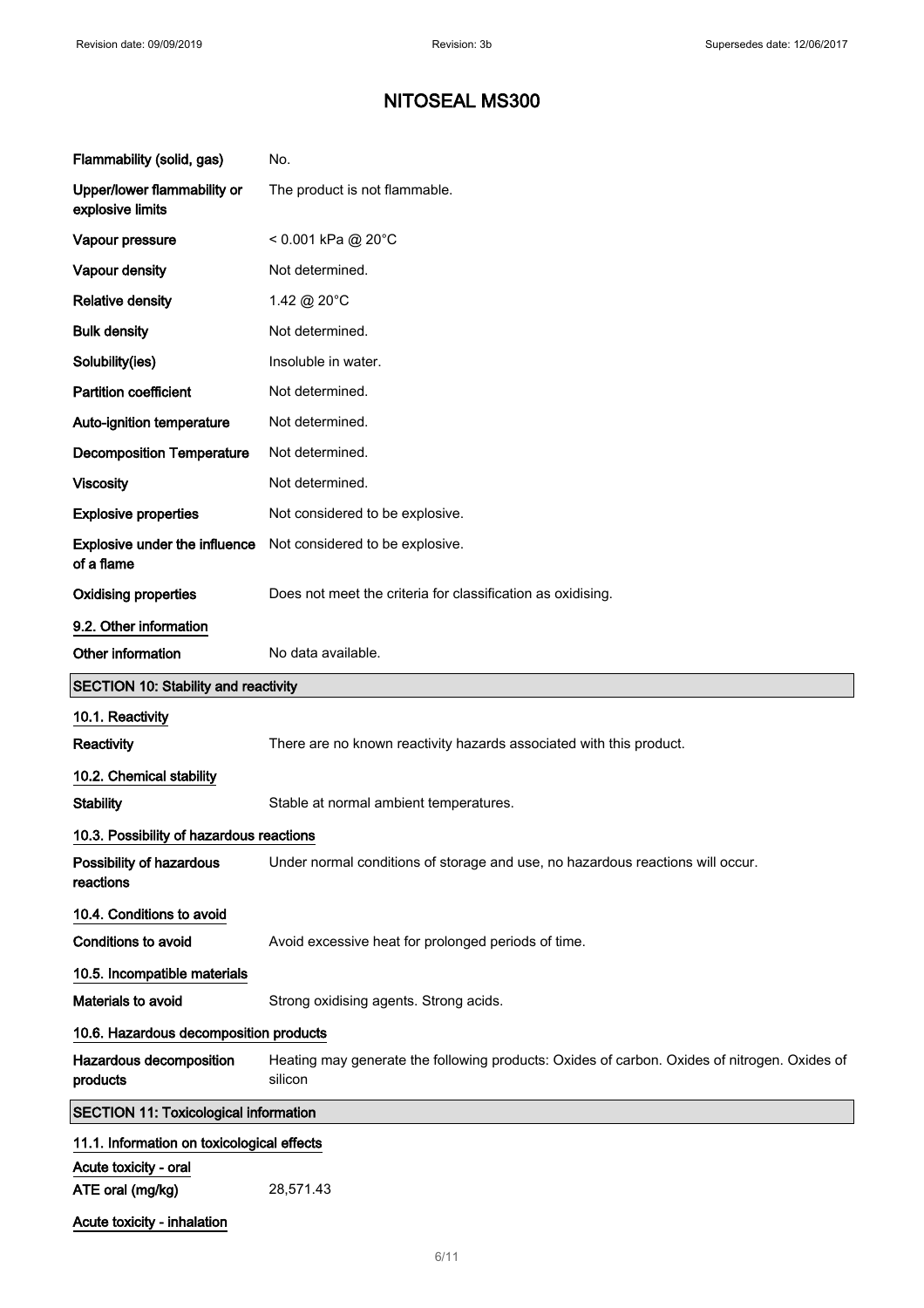| ATE inhalation (gases ppm)           | 257,142.86                                                                                                                                                        |
|--------------------------------------|-------------------------------------------------------------------------------------------------------------------------------------------------------------------|
| ATE inhalation (vapours mg/l)        | 628.57                                                                                                                                                            |
| ATE inhalation (dusts/mists<br>mg/l) | 85.71                                                                                                                                                             |
| General information                  | This product has low toxicity. Only large quantities are likely to have adverse effects on<br>human health.                                                       |
| Inhalation                           | Unlikely to be hazardous by inhalation because of the low vapour pressure of the product at<br>ambient temperature. Vapour may irritate respiratory system/lungs. |
| Ingestion                            | May cause discomfort if swallowed. Ingestion of significant amounts may result in severe<br>systemic effects.                                                     |
| <b>Skin contact</b>                  | Prolonged contact may cause redness, irritation and dry skin.                                                                                                     |
| Eye contact                          | May irritate eyes.                                                                                                                                                |
| Target organs                        | No specific target organs known.                                                                                                                                  |

Toxicological information on ingredients.

#### SILICA FLOUR (4-50 Micron)

| Carcinogenicity                                              |         |                                      |
|--------------------------------------------------------------|---------|--------------------------------------|
| <b>IARC carcinogenicity</b>                                  |         | IARC Group 1 Carcinogenic to humans. |
|                                                              |         | HYDROCARBONS, C9, aromatics          |
| Acute toxicity - oral                                        |         |                                      |
| Acute toxicity oral (LD <sub>50</sub><br>mg/kg)              | 3,592.0 |                                      |
| <b>Species</b>                                               | Rat     |                                      |
| Acute toxicity - dermal                                      |         |                                      |
| Acute toxicity dermal (LD <sub>50</sub> 3,160.0<br>mg/kg)    |         |                                      |
| <b>Species</b>                                               | Rabbit  |                                      |
| Acute toxicity - inhalation                                  |         |                                      |
| Acute toxicity inhalation<br>(LC <sub>50</sub> vapours mg/l) | 6.2     |                                      |
| <b>Species</b>                                               | Rat     |                                      |
| <b>ATE inhalation (vapours</b><br>mg/l)                      | 6.2     |                                      |
|                                                              |         | AMINOPROPYLTRIMETHOXYSILANE          |
| Acute toxicity - oral                                        |         |                                      |

| Notes (oral LD <sub>50</sub> )   | LD <sub>50</sub> 2970 mg/kg, Oral, Rat        |
|----------------------------------|-----------------------------------------------|
| Acute toxicity - dermal          |                                               |
| Notes (dermal LD <sub>50</sub> ) | LD <sub>50</sub> > 2000 mg/kg, Dermal, Rabbit |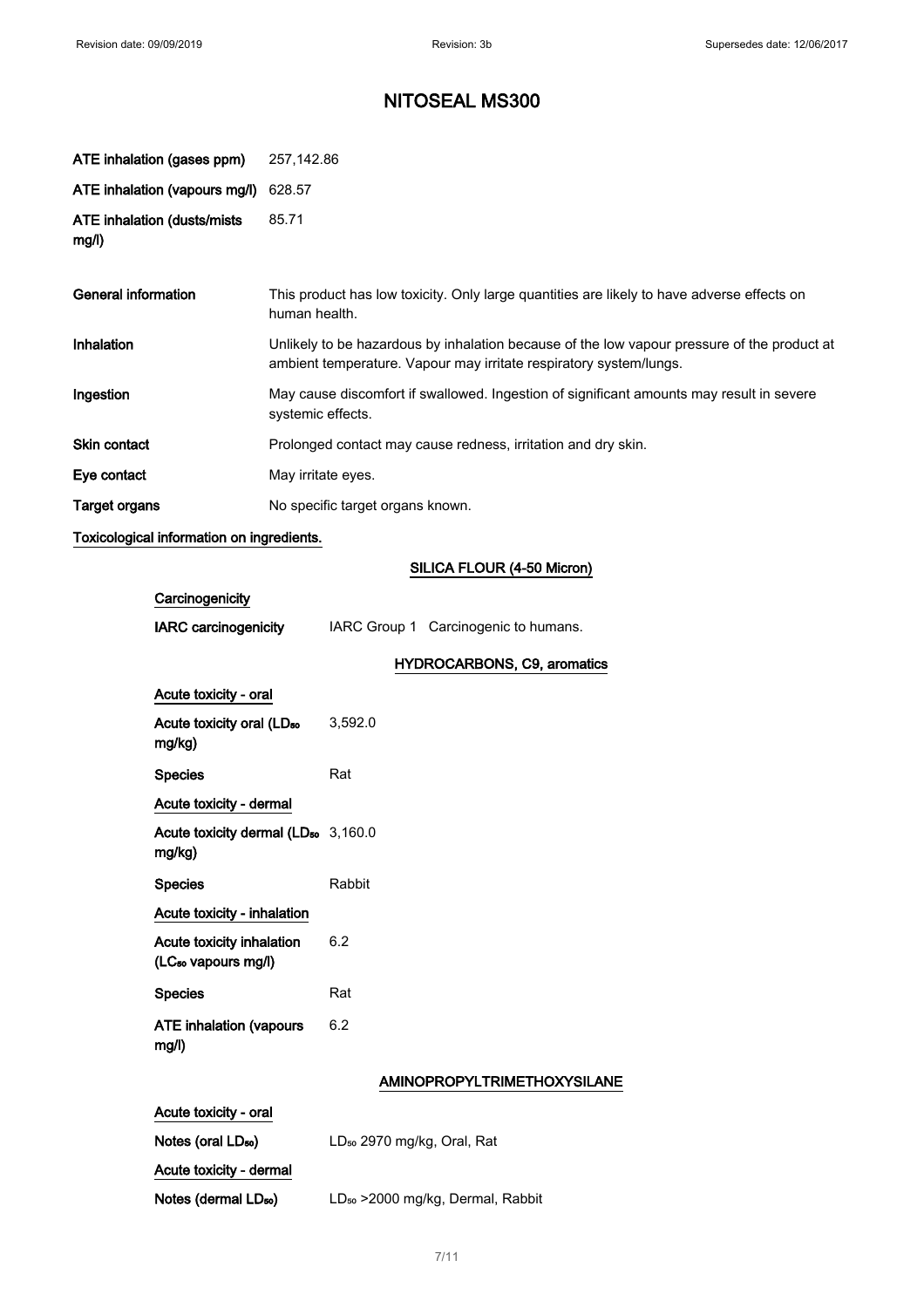### BIS-(2,2,6,6-TETRAMETHYL-4-PIPERIDINYL) SEBACATE

|                 | Acute toxicity - oral                           |                                                                                                                                                   |
|-----------------|-------------------------------------------------|---------------------------------------------------------------------------------------------------------------------------------------------------|
|                 | Notes (oral LD <sub>50</sub> )                  | LD <sub>50</sub> > 2000 mg/kg, Oral, Rat                                                                                                          |
|                 | Acute toxicity - dermal                         |                                                                                                                                                   |
|                 | Notes (dermal LD <sub>50</sub> )                | LD <sub>50</sub> > 2000 mg/kg, Dermal, Rat                                                                                                        |
|                 | Acute toxicity - inhalation                     |                                                                                                                                                   |
|                 | Notes (inhalation LC <sub>50</sub> )            | LC50 7.7 mg/l/4hr/day, Inhalation, Rat                                                                                                            |
|                 |                                                 | <b>Dioctyltin Oxide</b>                                                                                                                           |
|                 | Acute toxicity - oral                           |                                                                                                                                                   |
|                 | Acute toxicity oral (LD <sub>50</sub><br>mg/kg) | 2,500.0                                                                                                                                           |
|                 | <b>Species</b>                                  | Rat                                                                                                                                               |
|                 | <b>SECTION 12: Ecological information</b>       |                                                                                                                                                   |
| Ecotoxicity     |                                                 | The product contains substances which are toxic to aquatic organisms and which may cause<br>long-term adverse effects in the aquatic environment. |
| 12.1. Toxicity  |                                                 |                                                                                                                                                   |
| <b>Toxicity</b> |                                                 | Not considered toxic to fish.                                                                                                                     |
|                 | Ecological information on ingredients.          |                                                                                                                                                   |
|                 |                                                 | <b>HYDROCARBONS, C9, aromatics</b>                                                                                                                |
|                 | Acute aquatic toxicity                          |                                                                                                                                                   |
|                 | Acute toxicity - fish                           | LC <sub>50</sub> , : 9.2 mg/l, Oncorhynchus mykiss (Rainbow trout)                                                                                |
|                 | Acute toxicity - aquatic<br>invertebrates       | EC <sub>50</sub> , : 3.2 mg/l, Daphnia magna                                                                                                      |
| plants          | Acute toxicity - aquatic                        | EC <sub>50</sub> , : 2.6 mg/l, Pseudokirchneriella subcapitata                                                                                    |
|                 |                                                 | <b>AMINOPROPYLTRIMETHOXYSILANE</b>                                                                                                                |
|                 | Acute aquatic toxicity                          |                                                                                                                                                   |
|                 | Acute toxicity - fish                           | LC <sub>80</sub> , 96 hours: >934 mg/l, Brachydanio rerio (Zebra Fish)                                                                            |
|                 | Acute toxicity - aquatic<br>invertebrates       | LC <sub>80</sub> , 48 hours: 331 mg/l, Daphnia magna                                                                                              |
| plants          | Acute toxicity - aquatic                        | EC <sub>80</sub> , 72 hours: >1000 mg/l, Desmodesmus subspicatus                                                                                  |
|                 | Acute toxicity -<br>microorganisms              | EC <sub>80</sub> , 5.75 hours: 43 mg/l, Pseudomonas putida                                                                                        |
|                 |                                                 | BIS-(2,2,6,6-TETRAMETHYL-4-PIPERIDINYL) SEBACATE                                                                                                  |
|                 | Acute aquatic toxicity<br>Acute toxicity - fish | LC <sub>80</sub> , 96 hours: 13 mg/l, Oncorhynchus mykiss (Rainbow trout)                                                                         |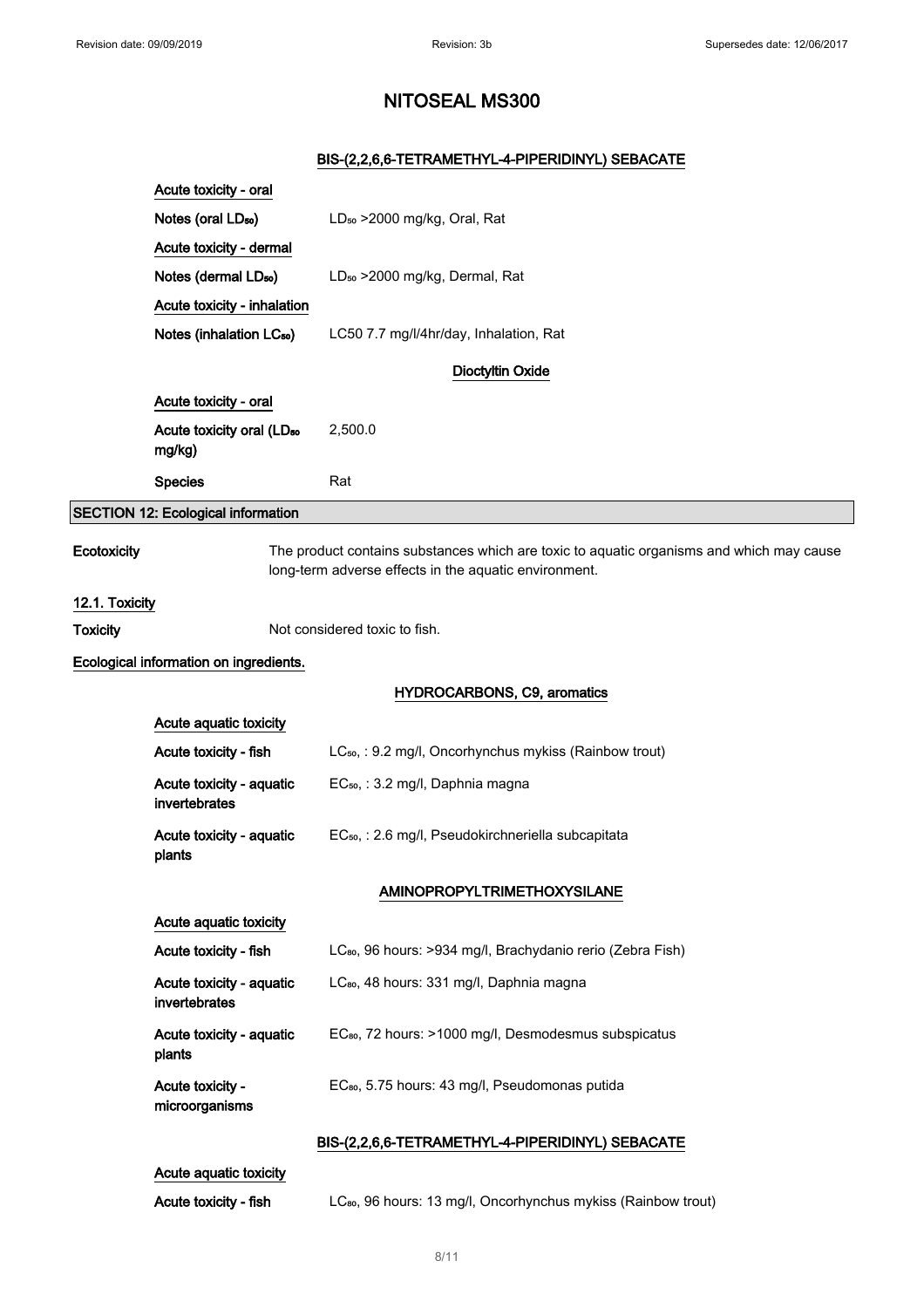| Acute toxicity - aquatic<br>invertebrates  | LC <sub>80</sub> , 24 hours: 17 mg/l, Daphnia magna                                                       |  |  |  |
|--------------------------------------------|-----------------------------------------------------------------------------------------------------------|--|--|--|
| 12.2. Persistence and degradability        |                                                                                                           |  |  |  |
|                                            | <b>Persistence and degradability</b> The product is not readily biodegradable.                            |  |  |  |
| Biodegradation                             | Not available.                                                                                            |  |  |  |
| Ecological information on ingredients.     |                                                                                                           |  |  |  |
|                                            | <b>HYDROCARBONS, C9, aromatics</b>                                                                        |  |  |  |
| Biodegradation                             | Water - Degradation (%) 78: 28 days                                                                       |  |  |  |
|                                            | The substance is readily biodegradable.                                                                   |  |  |  |
|                                            | <b>AMINOPROPYLTRIMETHOXYSILANE</b>                                                                        |  |  |  |
| Persistence and<br>degradability           | The product is not readily biodegradable.                                                                 |  |  |  |
| 12.3. Bioaccumulative potential            |                                                                                                           |  |  |  |
| <b>Bioaccumulative potential</b>           | The product contains potentially bioaccumulating substances.                                              |  |  |  |
| <b>Partition coefficient</b>               | Not determined.                                                                                           |  |  |  |
| Ecological information on ingredients.     |                                                                                                           |  |  |  |
|                                            | <b>AMINOPROPYLTRIMETHOXYSILANE</b>                                                                        |  |  |  |
| <b>Bioaccumulative potential</b>           | The product is not bioaccumulating. Hydrolyses                                                            |  |  |  |
| 12.4. Mobility in soil                     |                                                                                                           |  |  |  |
| <b>Mobility</b>                            | The product is insoluble in water. Not considered mobile.                                                 |  |  |  |
| 12.5. Results of PBT and vPvB assessment   |                                                                                                           |  |  |  |
| Results of PBT and vPvB<br>assessment      | This product does not contain any substances classified as PBT or vPvB.                                   |  |  |  |
| Ecological information on ingredients.     |                                                                                                           |  |  |  |
|                                            | <b>HYDROCARBONS, C9, aromatics</b>                                                                        |  |  |  |
| Results of PBT and vPvB<br>assessment      | This substance is not classified as PBT or vPvB according to current EU criteria.                         |  |  |  |
|                                            | <b>AMINOPROPYLTRIMETHOXYSILANE</b>                                                                        |  |  |  |
| Results of PBT and vPvB<br>assessment      | This substance is not classified as PBT or vPvB according to current EU criteria.                         |  |  |  |
|                                            | BIS-(2,2,6,6-TETRAMETHYL-4-PIPERIDINYL) SEBACATE                                                          |  |  |  |
| assessment                                 | Results of PBT and vPvB This substance is not classified as PBT or vPvB according to current EU criteria. |  |  |  |
| 12.6. Other adverse effects                |                                                                                                           |  |  |  |
| Other adverse effects<br>None known.       |                                                                                                           |  |  |  |
| <b>SECTION 13: Disposal considerations</b> |                                                                                                           |  |  |  |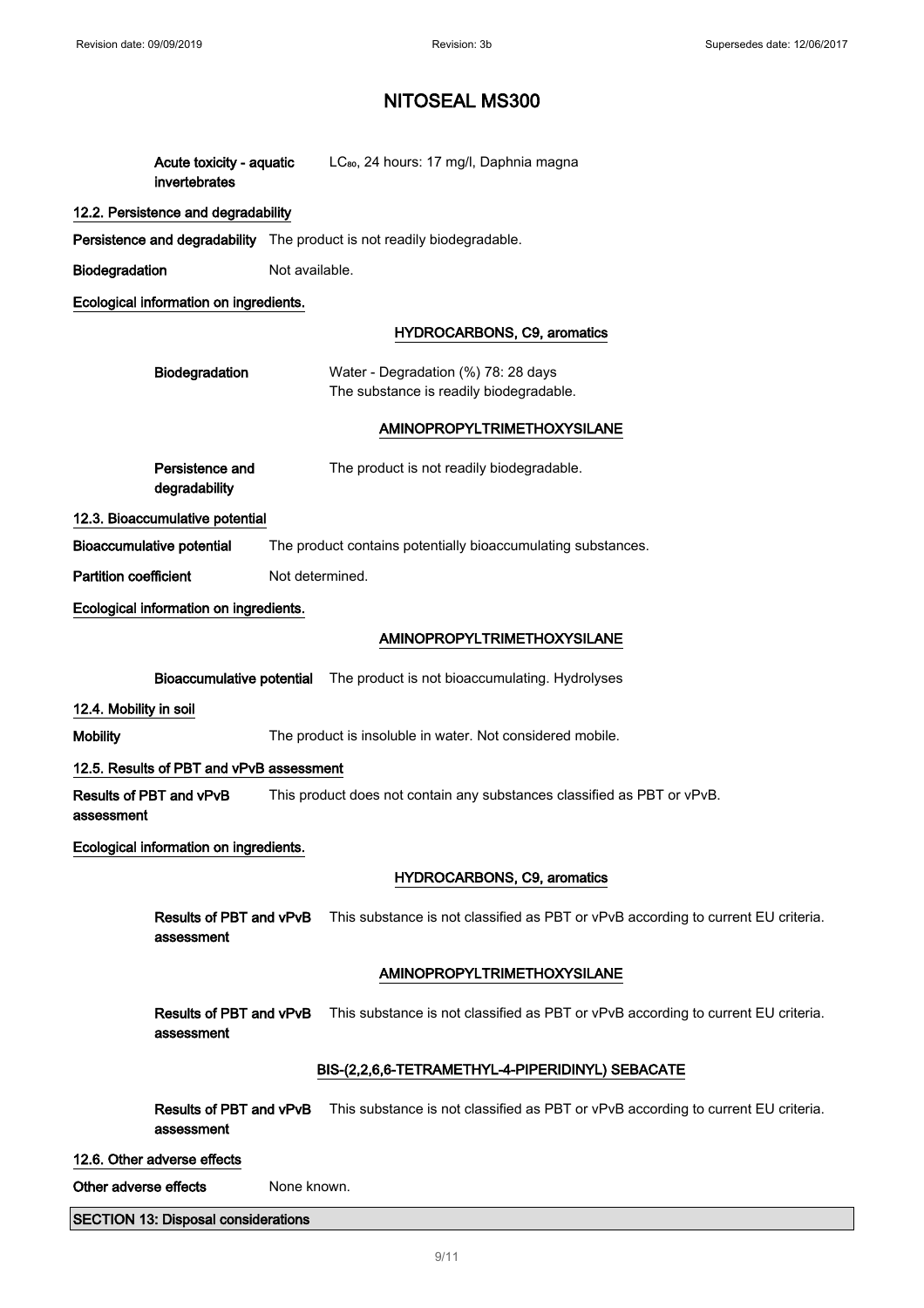#### 13.1. Waste treatment methods

| General information | Do not empty into drains, sewers or water courses. Note that fully cured material is not<br>considered as hazardous waste.     |
|---------------------|--------------------------------------------------------------------------------------------------------------------------------|
| Disposal methods    | Dispose of waste to licensed waste disposal site in accordance with the requirements of the<br>local Waste Disposal Authority. |

#### SECTION 14: Transport information

General The product is not covered by international regulations on the transport of dangerous goods (IMDG, IATA, ADR/RID).

#### 14.1. UN number

Not applicable.

#### 14.2. UN proper shipping name

Not applicable.

#### 14.3. Transport hazard class(es)

No transport warning sign required.

#### 14.4. Packing group

Not applicable.

#### 14.5. Environmental hazards

Environmentally hazardous substance/marine pollutant No.

#### 14.6. Special precautions for user

Not applicable.

#### 14.7. Transport in bulk according to Annex II of MARPOL and the IBC Code

Transport in bulk according to Not applicable. Annex II of MARPOL 73/78 and the IBC Code

#### SECTION 15: Regulatory information

#### 15.1. Safety, health and environmental regulations/legislation specific for the substance or mixture

| <b>National regulations</b> | The Control of Substances Hazardous to Health Regulations 2002 (SI 2002 No. 2677) (as<br>amended).                                                                                       |
|-----------------------------|------------------------------------------------------------------------------------------------------------------------------------------------------------------------------------------|
| EU legislation              | Regulation (EC) No 1272/2008 of the European Parliament and of the Council of 16<br>December 2008 on classification, labelling and packaging of substances and mixtures (as<br>amended). |
|                             | Regulation (EC) No 1907/2006 of the European Parliament and of the Council of 18                                                                                                         |
|                             | December 2006 concerning the Registration, Evaluation, Authorisation and Restriction of                                                                                                  |
|                             | Chemicals (REACH) (as amended).                                                                                                                                                          |
|                             | Commission Regulation (EU) No 2015/830 of 28 May 2015.                                                                                                                                   |
| Guidance                    | Workplace Exposure Limits EH40.                                                                                                                                                          |
|                             | Safety Data Sheets for Substances and Preparations.                                                                                                                                      |

#### 15.2. Chemical safety assessment

No chemical safety assessment has been carried out.